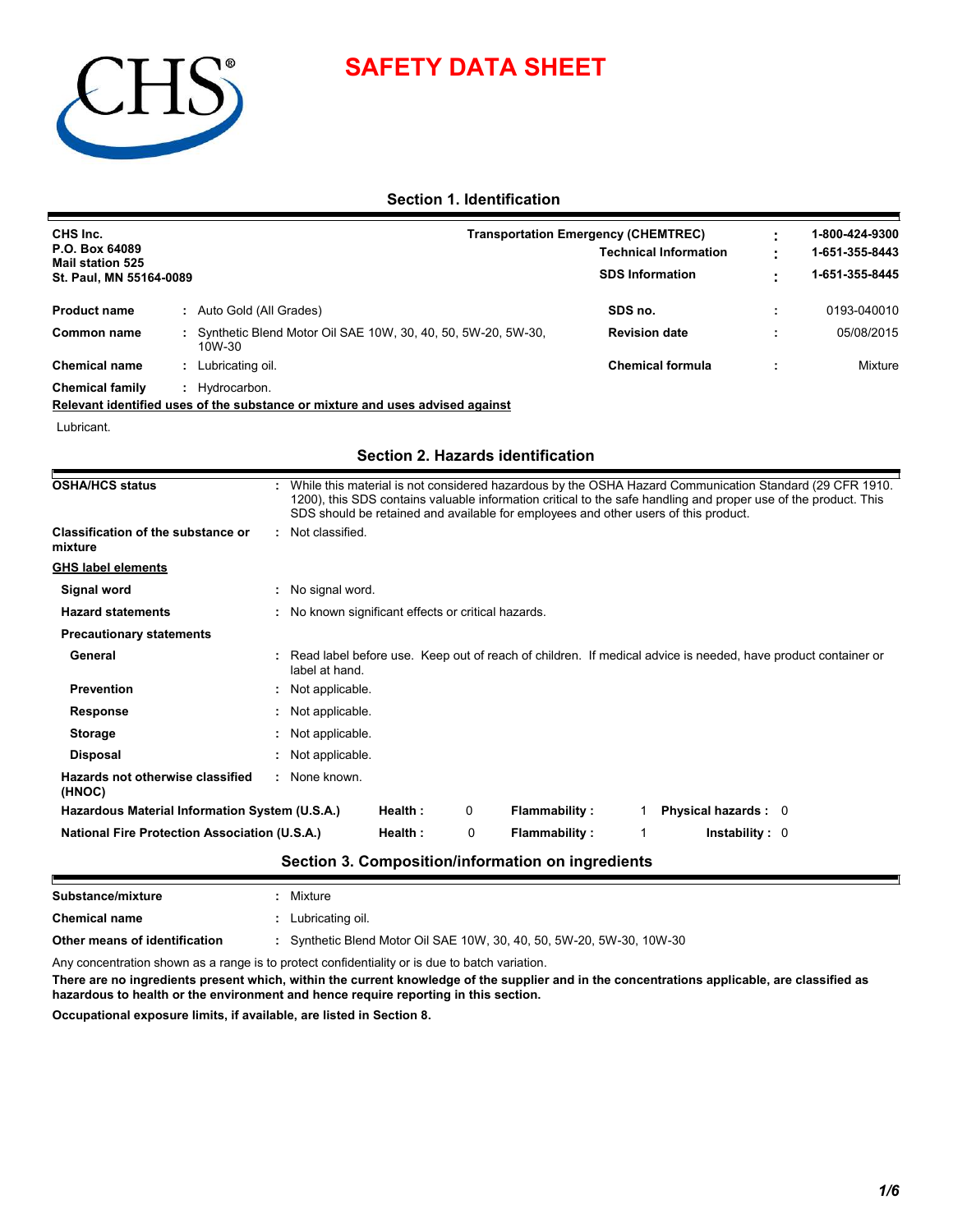## **Section 4. First aid measures**

ń

| Description of necessary first aid measures           |                                                                                                                                                                                                                                                                                                                    |  |  |  |
|-------------------------------------------------------|--------------------------------------------------------------------------------------------------------------------------------------------------------------------------------------------------------------------------------------------------------------------------------------------------------------------|--|--|--|
| Eye contact                                           | : If material comes in contact with the eyes, immediately wash the eyes with large amounts of water for 15                                                                                                                                                                                                         |  |  |  |
| Inhalation                                            | minutes, occasionally lifting the lower and upper lids. Get medical attention.<br>: If person breathes in large amounts of material, move the exposed person to fresh air at once. If breathing has<br>stopped, perform artificial respiration. Keep the person warm and at rest. Get medical attention as soon as |  |  |  |
| <b>Skin contact</b>                                   | possible.<br>: If the material comes in contact with the skin, wash the contaminated skin with soap and water promptly. If the<br>material penetrates through clothing, remove the clothing and wash the skin with soap and water promptly. If                                                                     |  |  |  |
| Ingestion                                             | irritation persists after washing, get medical attention immediately.<br>: If material has been swallowed, do not induce vomiting. Get medical attention immediately.                                                                                                                                              |  |  |  |
| Most important symptoms/effects, acute and delayed    |                                                                                                                                                                                                                                                                                                                    |  |  |  |
| <b>Potential acute health effects</b>                 |                                                                                                                                                                                                                                                                                                                    |  |  |  |
| Eye contact                                           | : No known significant effects or critical hazards.                                                                                                                                                                                                                                                                |  |  |  |
| <b>Inhalation</b>                                     | : No known significant effects or critical hazards.                                                                                                                                                                                                                                                                |  |  |  |
| <b>Skin contact</b>                                   | No known significant effects or critical hazards.                                                                                                                                                                                                                                                                  |  |  |  |
| Ingestion                                             | : No known significant effects or critical hazards.                                                                                                                                                                                                                                                                |  |  |  |
| Over-exposure signs/symptoms                          |                                                                                                                                                                                                                                                                                                                    |  |  |  |
|                                                       |                                                                                                                                                                                                                                                                                                                    |  |  |  |
| Eye contact                                           | : Adverse symptoms may include the following: pain or irritation, watering, redness.                                                                                                                                                                                                                               |  |  |  |
| Inhalation<br><b>Skin contact</b>                     | : Adverse symptoms may include the following: respiratory tract irritation, coughing.<br>: Adverse symptoms may include the following: irritation, redness.                                                                                                                                                        |  |  |  |
| Ingestion                                             | : No known significant effects or critical hazards.                                                                                                                                                                                                                                                                |  |  |  |
|                                                       |                                                                                                                                                                                                                                                                                                                    |  |  |  |
|                                                       | Indication of immediate medical attention and special treatment needed, if necessary                                                                                                                                                                                                                               |  |  |  |
| Notes to physician                                    | Treat symptomatically. Contact poison treatment specialist immediately if large quantities have been ingested<br>or inhaled.                                                                                                                                                                                       |  |  |  |
| <b>Specific treatments</b>                            | No specific treatment.                                                                                                                                                                                                                                                                                             |  |  |  |
| <b>Protection of first-aiders</b>                     | : No action shall be taken involving any personal risk or without suitable training.                                                                                                                                                                                                                               |  |  |  |
| See toxicological information (Section 11)            |                                                                                                                                                                                                                                                                                                                    |  |  |  |
|                                                       | <b>Section 5. Fire-fighting measures</b>                                                                                                                                                                                                                                                                           |  |  |  |
|                                                       |                                                                                                                                                                                                                                                                                                                    |  |  |  |
| <b>Extinguishing media</b>                            |                                                                                                                                                                                                                                                                                                                    |  |  |  |
| Suitable extinguishing media                          | Use water spray to cool fire exposed surfaces and to protect personnel. Foam, dry chemical or                                                                                                                                                                                                                      |  |  |  |
| Unsuitable extinguishing media                        | water spray (fog) to extinguish fire.<br>None known.                                                                                                                                                                                                                                                               |  |  |  |
| Specific hazards arising from the chemical            | : Toxic fumes gases or vapors may evolve on burning.                                                                                                                                                                                                                                                               |  |  |  |
| Hazardous thermal decomposition products              | : No specific data.                                                                                                                                                                                                                                                                                                |  |  |  |
| Special protective actions for fire-fighters          | : When fighting fires wear full turnout gear and self contained breathing apparatus. Water may<br>cause splattering. Material floats on water.                                                                                                                                                                     |  |  |  |
| Special protective equipment for fire-fighters        | : Not applicable.                                                                                                                                                                                                                                                                                                  |  |  |  |
|                                                       | Section 6. Accidental release measures                                                                                                                                                                                                                                                                             |  |  |  |
|                                                       | Personal precautions, protective equipment and emergency procedures                                                                                                                                                                                                                                                |  |  |  |
| For non-emergency personnel                           | : Keep unnecessary and unprotected personnel from entering. Avoid breathing vapor or mist. Provide adequate<br>ventilation. Wear appropriate respirator when ventilation is inadequate. Put on appropriate personal protective<br>equipment.                                                                       |  |  |  |
| Methods and materials for containment and cleaning up |                                                                                                                                                                                                                                                                                                                    |  |  |  |
|                                                       |                                                                                                                                                                                                                                                                                                                    |  |  |  |
| Spill                                                 | : Contain with dikes or absorbent to prevent migration to sewers/streams. Take up small spill with dry chemical<br>absorbent; large spills may require pump or vacuum prior to absorbent. May require excavation of severely<br>contaminated soil.                                                                 |  |  |  |
|                                                       | Section 7. Handling and storage                                                                                                                                                                                                                                                                                    |  |  |  |
| <b>Precautions for safe handling</b>                  |                                                                                                                                                                                                                                                                                                                    |  |  |  |
| <b>Protective measures</b>                            | : Put on appropriate personal protective equipment (see Section 8). Do not get in eyes or on skin or clothing.                                                                                                                                                                                                     |  |  |  |
|                                                       | Do not breathe vapor or mist. Do not ingest. Use only with adequate ventilation. Wear appropriate respirator<br>when ventilation is inadequate.                                                                                                                                                                    |  |  |  |
| Advice on general occupational<br>hygiene             | : Eating, drinking and smoking should be prohibited in areas where this material is handled, stored and<br>processed. Workers should wash hands and face before eating, drinking and smoking.                                                                                                                      |  |  |  |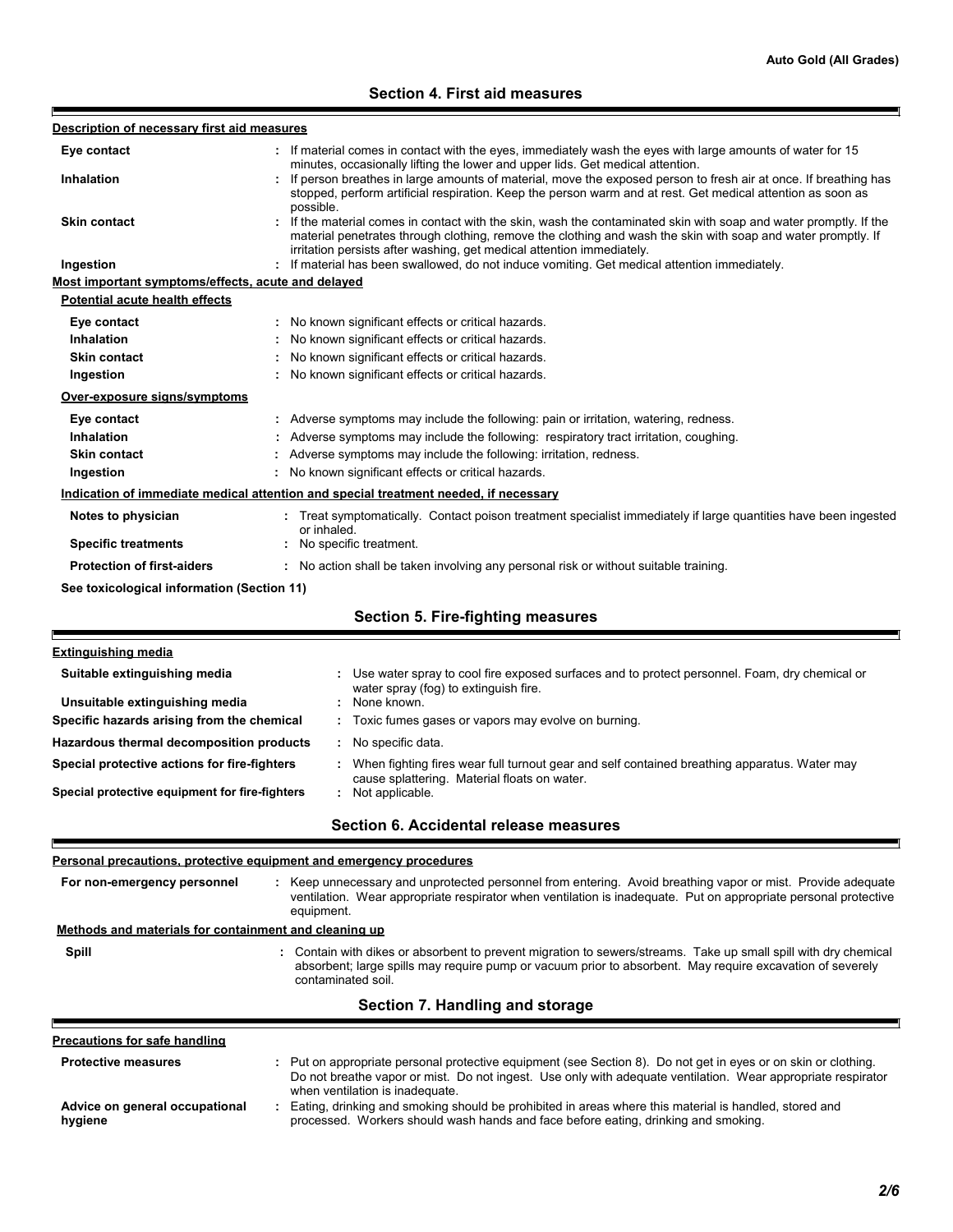#### **Auto Gold (All Grades)**

#### **Conditions for safe storage, including any incompatibilities**

Do not store above the following temperature: 113°C (235.4°F). Odorous and toxic fumes may form from the decomposition of this product if stored at excessive temperatures for extended periods of time. Store in accordance with local regulations. Store in a dry, cool and well-ventilated area, away from incompatible materials (see Section 10). Use appropriate containment to avoid environmental contamination. **:**

#### **Section 8. Exposure controls/personal protection**

#### **Control parameters**

F

#### **Occupational exposure limits**

| Ingredient name                                        |  |                                                                                                                                                                                                                                                               | <b>Exposure limits</b>                                                                                                                                                                                                                                                                                                 |  |  |
|--------------------------------------------------------|--|---------------------------------------------------------------------------------------------------------------------------------------------------------------------------------------------------------------------------------------------------------------|------------------------------------------------------------------------------------------------------------------------------------------------------------------------------------------------------------------------------------------------------------------------------------------------------------------------|--|--|
| Distillates (petroleum), hydrotreated light paraffinic |  |                                                                                                                                                                                                                                                               | ACGIH TLV (United States, 3/2012).<br>TWA: 5 mg/m <sup>3</sup> 8 hours. Form: Inhalable fraction<br>NIOSH REL (United States, 6/2009).<br>TWA: 5 mg/m <sup>3</sup> 10 hours. Form: Mist<br>STEL: 10 mg/m <sup>3</sup> 15 minutes. Form: Mist<br>OSHA PEL (United States, 6/2010).<br>TWA: 5 mg/m <sup>3</sup> 8 hours. |  |  |
| Appropriate engineering controls                       |  | : Use only with adequate ventilation.                                                                                                                                                                                                                         |                                                                                                                                                                                                                                                                                                                        |  |  |
| <b>Environmental exposure controls</b>                 |  | requirements of environmental protection legislation.                                                                                                                                                                                                         | : Emissions from ventilation or work process equipment should be checked to ensure they comply with the                                                                                                                                                                                                                |  |  |
| Individual protection measures                         |  |                                                                                                                                                                                                                                                               |                                                                                                                                                                                                                                                                                                                        |  |  |
| <b>Hygiene measures</b>                                |  | : Wash hands, forearms and face thoroughly after handling chemical products, before eating, smoking and using<br>the lavatory and at the end of the working period. Ensure that eyewash stations and safety showers are close<br>to the workstation location. |                                                                                                                                                                                                                                                                                                                        |  |  |
| Eye/face protection                                    |  | : Recommended: Splash goggles and a face shield, where splash hazard exists.                                                                                                                                                                                  |                                                                                                                                                                                                                                                                                                                        |  |  |
| <b>Skin protection</b>                                 |  |                                                                                                                                                                                                                                                               |                                                                                                                                                                                                                                                                                                                        |  |  |
| <b>Hand protection</b>                                 |  | $\div$ 4 - 8 hours (breakthrough time): Nitrile gloves.                                                                                                                                                                                                       |                                                                                                                                                                                                                                                                                                                        |  |  |
| <b>Body protection</b>                                 |  | : Recommended: Long sleeved coveralls.                                                                                                                                                                                                                        |                                                                                                                                                                                                                                                                                                                        |  |  |
| Other skin protection                                  |  | : Recommended: Impervious boots.                                                                                                                                                                                                                              |                                                                                                                                                                                                                                                                                                                        |  |  |
| <b>Respiratory protection</b>                          |  | : If ventilation is inadequate, use a NIOSH-certified respirator with an organic vapor cartridge and P95 particulate<br>filter.                                                                                                                               |                                                                                                                                                                                                                                                                                                                        |  |  |

#### **Section 9. Physical and chemical properties**

| <u>Appearance</u>               |    |                                                      | <b>Relative density</b>             | $: 0.86 \text{ to } 0.88$                                            |
|---------------------------------|----|------------------------------------------------------|-------------------------------------|----------------------------------------------------------------------|
| <b>Physical state</b>           |    | $:$ Liquid.                                          | <b>Evaporation rate</b>             | $:$ <1 (Butyl acetate = 1)                                           |
| Color                           |    | : Not available.                                     | <b>Solubility</b>                   | : Insoluble in the following materials: cold water<br>and hot water. |
| Odor                            |    | : Not available.                                     | Solubility in water                 | : Insoluble                                                          |
| Odor threshold                  |    | : Not available.                                     | Partition coefficient: n-           | : Not available.                                                     |
| рH                              | ÷. | Not available.                                       | octanol/water                       |                                                                      |
| <b>Melting point</b>            | ÷. | Not available.                                       | Auto-ignition<br>temperature        | : $>260^{\circ}$ C ( $>500^{\circ}$ F)                               |
| <b>Boiling point</b>            |    | : Not available.                                     | <b>Decomposition</b><br>temperature | : Not available.                                                     |
| Flash point                     |    | : Closed cup: $>=200^{\circ}$ C ( $>=392^{\circ}$ F) | <b>SADT</b>                         | : Not available.                                                     |
| <b>Flammability</b>             |    | : Not available.                                     | Viscosity                           | : Not available.                                                     |
| Lower and upper                 |    | : Not available.                                     | Vapor pressure                      | : <0.13 kPa (<1 mm Hg) (68°F)                                        |
| explosive (flammable)<br>limits |    |                                                      | Vapor density                       | Not available.                                                       |

## **Section 10. Stability and reactivity**

| Reactivity                         | No specific test data related to reactivity available for this product or its ingredients.           |
|------------------------------------|------------------------------------------------------------------------------------------------------|
| <b>Chemical stability</b>          | The product is stable.                                                                               |
| Possibility of hazardous reactions | Under normal conditions of storage and use, hazardous reactions will not occur.                      |
|                                    |                                                                                                      |
| <b>Conditions to avoid</b>         | No specific data.                                                                                    |
| Incompatible materials             | Reactive or incompatible with the following materials: oxidizing materials.                          |
| Hazardous decomposition products   | Under normal conditions of storage and use, hazardous decomposition products should not be produced. |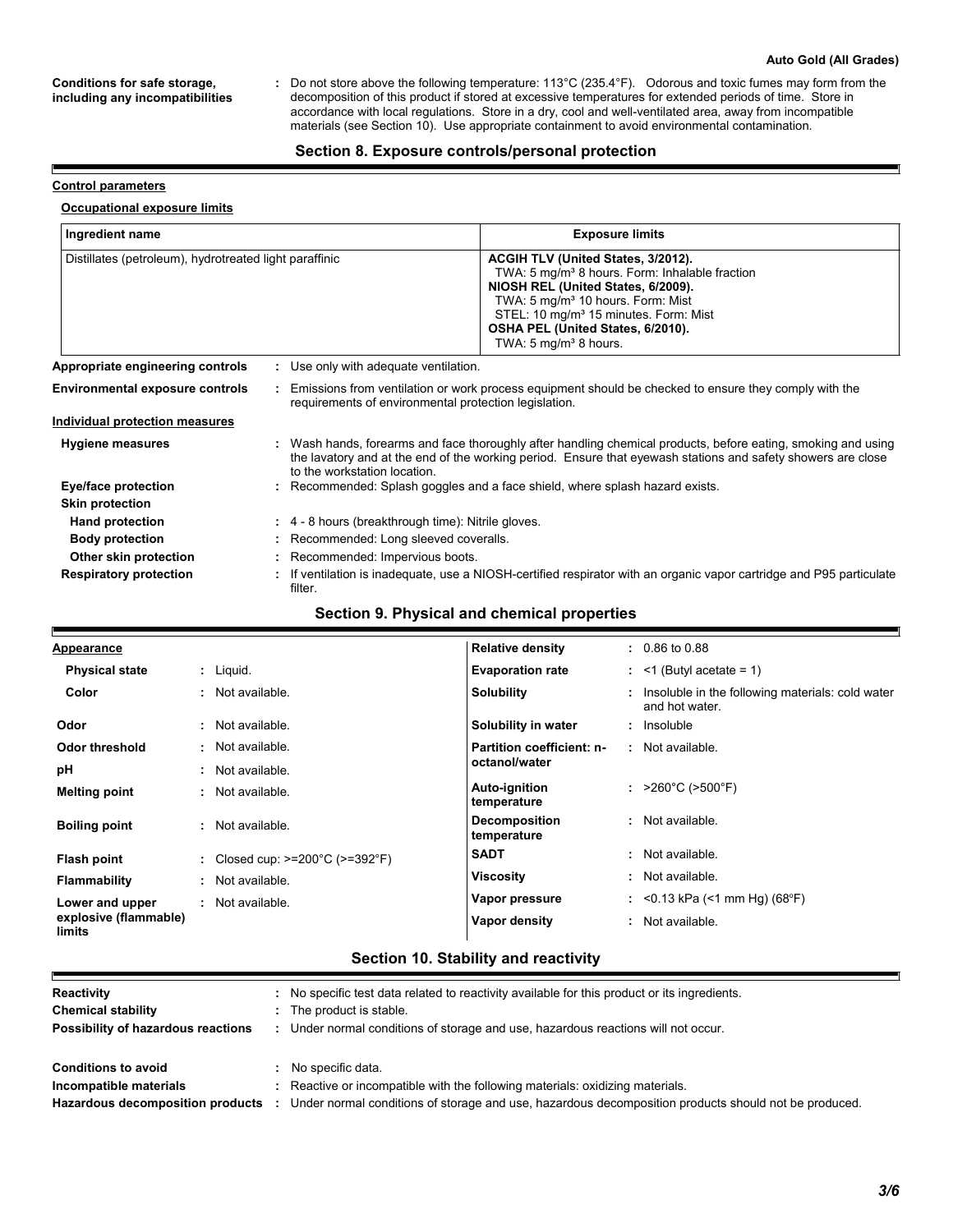| Information on toxicological effects               |                                                                                                  |
|----------------------------------------------------|--------------------------------------------------------------------------------------------------|
| <b>Acute toxicity</b>                              |                                                                                                  |
| There is no data available.                        |                                                                                                  |
| <b>Irritation/Corrosion</b>                        |                                                                                                  |
| <b>Skin</b>                                        | : There is no data available.                                                                    |
| Eyes                                               | There is no data available.                                                                      |
| <b>Respiratory</b>                                 | There is no data available.                                                                      |
| <b>Sensitization</b>                               |                                                                                                  |
| <b>Skin</b>                                        | : There is no data available.                                                                    |
| Respiratory                                        | There is no data available.                                                                      |
| <b>Mutagenicity</b>                                |                                                                                                  |
| There is no data available.                        |                                                                                                  |
| Carcinogenicity                                    |                                                                                                  |
| There is no data available.                        |                                                                                                  |
| <b>Reproductive toxicity</b>                       |                                                                                                  |
| There is no data available.                        |                                                                                                  |
| <b>Teratogenicity</b>                              |                                                                                                  |
| There is no data available.                        |                                                                                                  |
| Specific target organ toxicity (single exposure)   |                                                                                                  |
| There is no data available.                        |                                                                                                  |
| Specific target organ toxicity (repeated exposure) |                                                                                                  |
| There is no data available.                        |                                                                                                  |
| <b>Aspiration hazard</b>                           |                                                                                                  |
| There is no data available.                        |                                                                                                  |
| exposure                                           | <b>Information on the likely routes of :</b> Dermal contact. Eye contact. Inhalation. Ingestion. |
|                                                    | Section 12. Ecological information                                                               |
| <u>Toxicity</u>                                    |                                                                                                  |
| There is no data available.                        |                                                                                                  |
| Persistence and degradability                      |                                                                                                  |
| There is no data available.                        |                                                                                                  |
| <b>Bioaccumulative potential</b>                   |                                                                                                  |
| There is no data available.                        |                                                                                                  |
| <b>Mobility in soil</b>                            |                                                                                                  |
| Soil/water partition coefficient (Koc)             | : There is no data available.                                                                    |
| Other adverse effects                              | : No known significant effects or critical hazards.                                              |

## **Section 13. Disposal considerations**

**Disposal methods :**

E

Disposal of this product, solutions and any by-products should comply with the requirements of environmental protection and waste disposal legislation and any regional local authority requirements.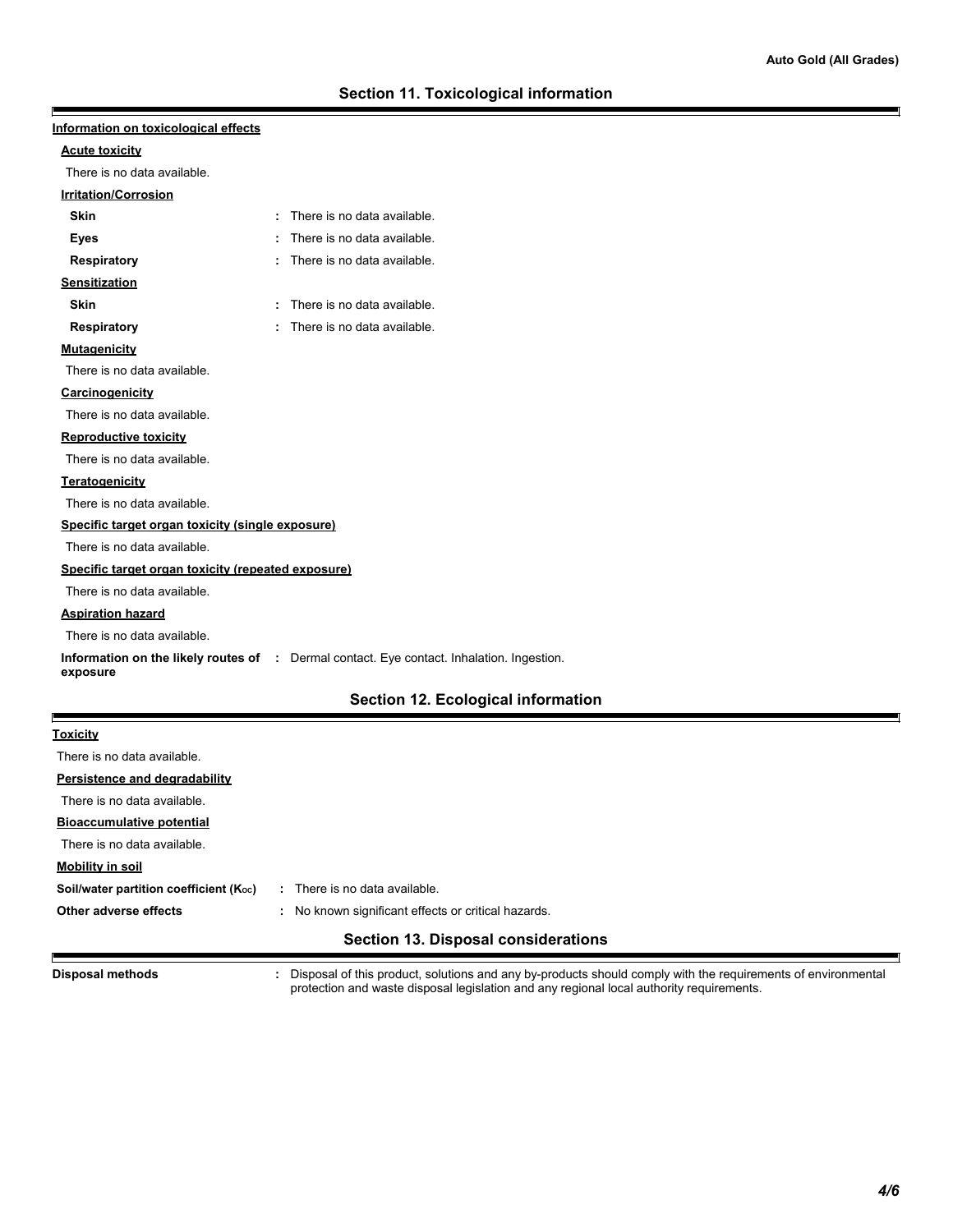## **Section 14. Transport information** r **DOT IDENTIFICATION NUMBER** Not applicable. **DOT proper shipping name** Not applicable. DOT Hazard Class(es) Not applicable. PG Not applicable. **DOT EMER. RESPONSE GUIDE NO.** Not applicable **Section 15. Regulatory information U.S. Federal regulations : TSCA 8(a) PAIR**: Diphenylamine **TSCA 8(a) CDR Exempt/Partial exemption**: Not determined **United States inventory (TSCA 8b)**: All components are listed or exempted. **Clean Water Act (CWA) 307**: Benzene; Zinc O,O,O',O'-tetrakis(1,3-dimethylbutyl) bis(phosphorodithioate); Phosphorodithioic acid, mixed O,O-bis(sec-Bu and isooctyl) esters, zinc salts **Clean Water Act (CWA) 311**: Benzene; Vinyl acetate **Clean Air Act Section 602 Class I Substances :** Not listed **DEA List I Chemicals (Precursor Chemicals) :** Not listed **Clean Air Act Section 602 Class II Substances :** Not listed **DEA List II Chemicals (Essential Chemicals) :** Not listed **Clean Air Act Section 112(b) Hazardous Air Pollutants (HAPs) :** Not listed **SARA 302/304 Composition/information on ingredients SARA 302 TPQ SARA 304 RQ Name % EHS (lbs) (gallons) (lbs) (gallons)** Vinyl acetate 0 - 0.1 Yes. 1000 129 5000 644.8 **SARA 304 RQ :** 5555555555.6 lbs / 2522222222.2 kg [765862781.7 gal / 2899106002.6 L] **SARA 311/312 Hazard classifications :** Not applicable.

#### **Composition/information on ingredients**

| <b>Name</b>                                               | %         | Fire<br>hazard | Sudden<br><b>release of</b><br><b>pressure</b> | Reactive | Immediate<br>l (acute) health<br>hazard | Delayed<br>(chronic)<br>health hazard |
|-----------------------------------------------------------|-----------|----------------|------------------------------------------------|----------|-----------------------------------------|---------------------------------------|
| Distillates (petroleum), hydrotreated light<br>paraffinic | $30 - 60$ | No.            | No.                                            | No.      | Yes.                                    | No.                                   |

**SARA 313**

This product (does/not) contain toxic chemicals subject to the reporting requirements of SARA Section 313 of the Emergency Planning and Community Right-To-Know Act of 1986 and of 40 CFR 372. **:**

| l Product name | <b>CAS number</b> | %      |
|----------------|-------------------|--------|
| Zinc compounds | Mixture           | < 0.65 |

SARA 313 notifications must not be detached from the SDS and any copying and redistribution of the SDS shall include copying and redistribution of the notice attached to copies of the SDS subsequently redistributed.

#### **State regulations**

| <b>Massachusetts</b> |              |                                     |                                            | : The following components are listed: Distillates (petroleum), hydrotreated light paraffinic                                                                                                                                    |                                                 |
|----------------------|--------------|-------------------------------------|--------------------------------------------|----------------------------------------------------------------------------------------------------------------------------------------------------------------------------------------------------------------------------------|-------------------------------------------------|
| <b>New York</b>      |              | None of the components are listed.  |                                            |                                                                                                                                                                                                                                  |                                                 |
| <b>New Jersey</b>    |              |                                     | (petroleum), hydrotreated light paraffinic | The following components are listed: Distillates (petroleum), hydrotreated heavy paraffinic; Distillates                                                                                                                         |                                                 |
| Pennsylvania         |              | None of the components are listed.  |                                            |                                                                                                                                                                                                                                  |                                                 |
| California Prop. 65  | ÷<br>cancer. | defects or other reproductive harm. |                                            | <b>WARNING:</b> This product contains less than 0.1% of a chemical known to the State of California to cause<br><b>WARNING:</b> This product contains less than 1% of a chemical known to the State of California to cause birth |                                                 |
| Ingredient name      |              | Cancer                              | Reproductive                               | No significant risk level                                                                                                                                                                                                        | Maximum acceptable<br>dosage level              |
| Benzene              |              | Yes.                                | Yes.                                       | $6.4 \mu$ g/day (ingestion)<br>13 µg/day (inhalation)                                                                                                                                                                            | 24 µg/day (ingestion)<br>49 µg/day (inhalation) |
| Vinyl acetate        |              | Yes.                                | No.                                        | No.                                                                                                                                                                                                                              | No.                                             |